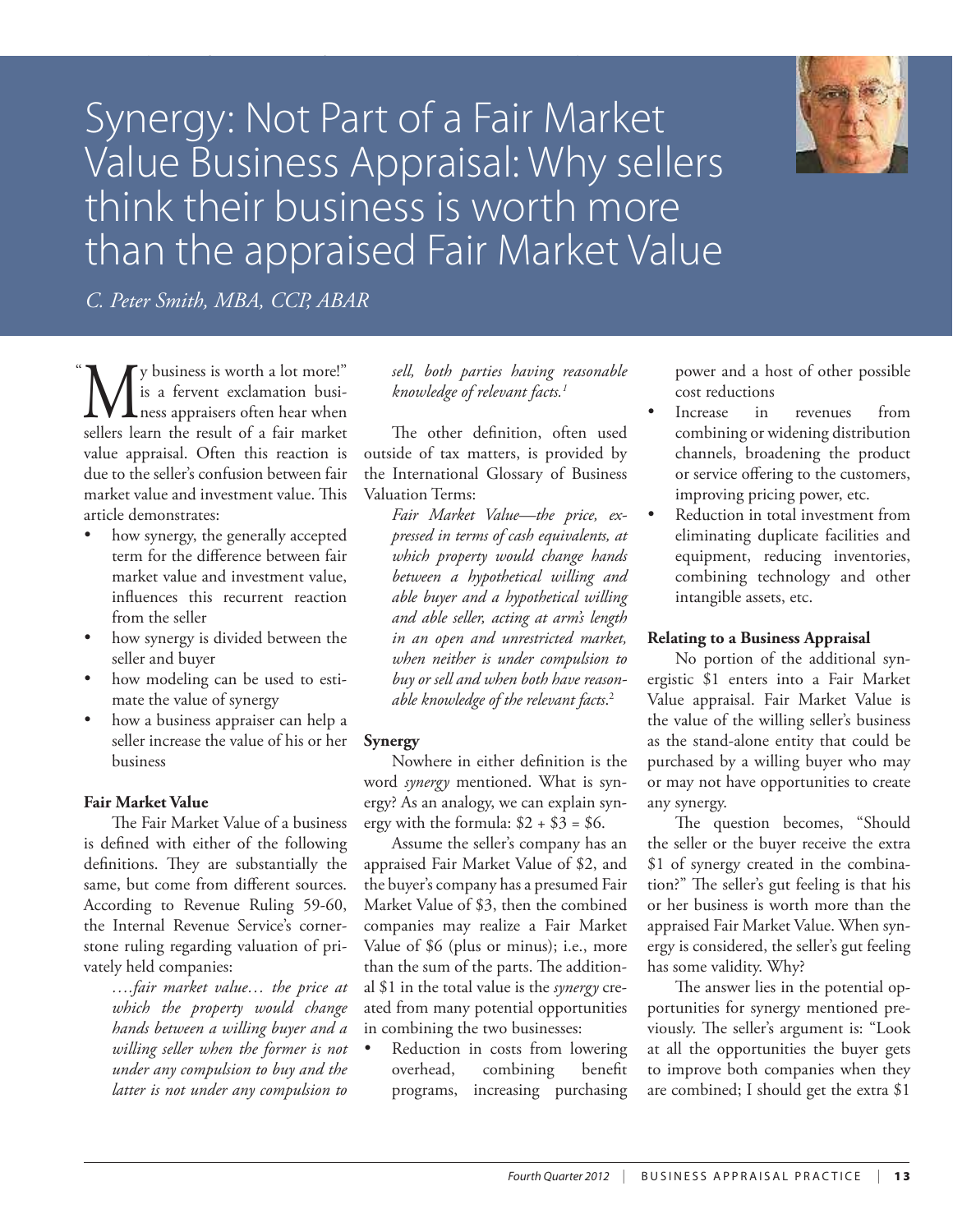for bringing these opportunities to the buyer." The buyer's argument is: "The only way the combined companies are going to realize those opportunities is if I purchase the seller. I should get the \$1 for completing the deal."

Separately both arguments make sense. In reality, both buyer and seller will likely share in the \$1. However, when the two arguments are laid next to each other, the buyer usually comes out with a greater share of the \$1. The buyer is laying out the money and has the burden of turning the potential synergistic opportunities into reality to achieve the combined \$6, while the seller may be off fishing or golfing with the buyer's cash.

## **Investment Value**

According to the International Glossary of Business Valuation terms:

*Investment Value—the value to a particular investor (buyer) based on individual investment requirements and expectations*. 3

The important difference between Fair Market Value and Investment Value is the identification of a *particular buyer* as compared to a *willing buyer* or *hypothetical willing and able buyer* used in the previous Fair Market Valuation definitions. One *particular buyer* may perceive the value of the synergy as being greater than \$1. Another *particular buyer* may perceive the value at less than \$1. Another *particular buyer* may perceive negative synergy, i.e., the value of the business to that *particular buye*r is less than the appraised Fair Market Value.

Similarly, even with the same value of the synergy, one *particular buyer* may offer a larger share of that value to the seller than another *particular buyer* may offer.

The Investment Value of the seller is the \$2 plus a fractional percentage of the total synergy, i.e., a fractional part of the \$1, which a *particular buyer* offers the seller.

## **Reassuring the Seller— Unrealized Synergy**

The seller's gut feeling about the value of his or her business usually contemplates those *particular buyers* where the seller perceives large potential synergies.

Appraisers should explain to a seller what synergy is, i.e., the \$1, and that Fair Market Value does not include synergy. Appraisers should further explain that the Investment Value may be materially higher than the Fair Market Value depending on the *particular buyer*.

Finally, appraisers should emphasize that the potential synergy created in a combination of the two businesses is not yet a reality. It is probabilistic whether the synergy will happen and what value the synergy will actually add to the combined entities.

### **Estimating the Value of Synergy**

When an arms-length transaction is contemplated, estimating the dollar value of synergy, i.e. the actual value of the \$1 in our analogy, is critical for setting an asking price and for negotiating a final price.

Buyer's appraisers have a *particular buyer*, their client. Analyses of both companies will reveal opportunities for synergy in the combined company. Estimating a monetary value of these synergies is possible, albeit with a large potential for error.

For example, the appraiser may determine the investment value of a seller located in a territory adjacent to the buyer. Both companies have sales personnel in their respective territories and the product lines are complementary to each other. With input from sales personnel from both companies, the appraiser may arrive at an estimate of the combined incremental sales and hence the value of the incremental cash flows.

Other areas for increasing revenues, decreasing costs, and reducing investment were previously mentioned. As a larger combined company, opportunities for financial synergy may exist from improved buying power, borrowing power, and creditworthiness. The sharing of technology, research and development, and intellectual properties can also add value.

Appraisers working from the seller's side can only identify potential opportunities for attaining synergy as there is yet no *particular buyer*. Monetizing these opportunities is more subjective.

Modeling different hypothetical buyers with different synergistic opportunities is one approach to estimating the value of the combined companies. Consider the classic horizontal integration model compared to a vertical integration model. In a horizontal integration, increased sales from merging the product lines and territories may be the paramount contributor to the synergy as suggested in the previous example. In a vertical integration, reducing costs in the flow of the product from one stage of production or distribution to the next stage may be paramount. Both models can be monetized.

To determine an investment value, the seller's appraiser must realize that the values of all the potential synergies cannot all be added together; they are not all applicable to a *particular buyer*. Seldom would a *particular buyer* offer both horizontal and vertical integration possibilities.

After examining multiple models based on various hypothetical buyers, the appraiser should select the most likely model as a basis for determining the synergy and therefore the investment value. This investment value is then an important factor in setting an asking price.

Once a *particular buyer* indicates an interest in the seller, then the appraiser is in a similar position as